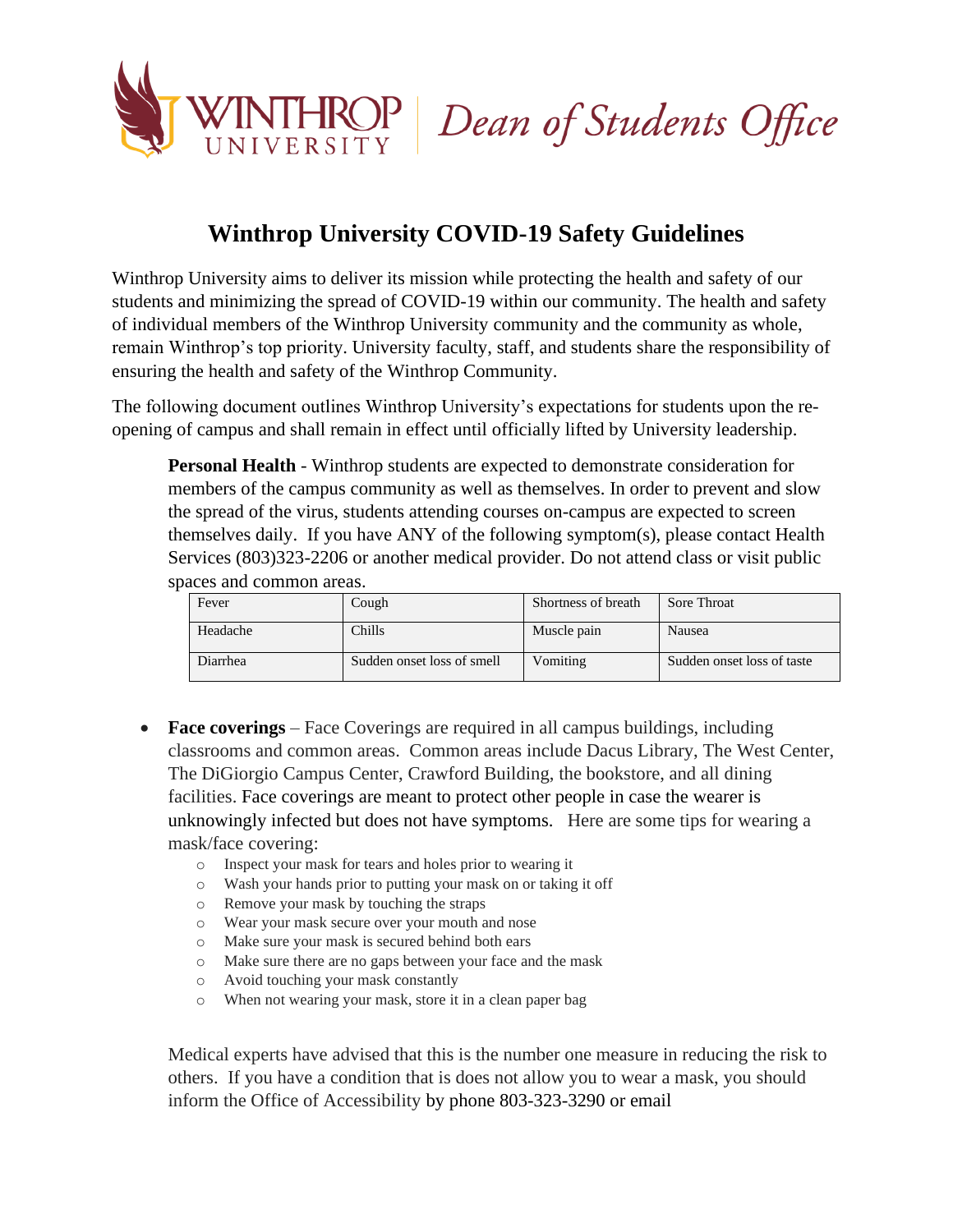[accessibility@winthrop.edu](mailto:accessibility@winthrop.edu) right away to discuss reasonable accommodations and notify your faculty prior to going to class. Do not show up to class without a mask/face covering.

- **Social Distancing** Students are expected to practice social distancing, maintaining at least 6 feet of distance between each other when possible.
- **Events/Gatherings** As Winthrop works diligently to slow the spread of COVID-19, all in person events and gatherings—both social and student organization related— are strongly discouraged.

On campus event/gathering hosted by student organizations, must allow for social distancing (maintaining at least 6 feet between people). All on-campus events/gatherings must require that the participants wear face coverings. In addition to following the policies outlined in the Student Organization Handbook, student organizations must adhere to the COVID-19 Event Guidelines . If unable to practice social distancing at events, students must gather, meet, and socialize virtually utilizing one of the variety of virtual platforms provided by the University (i.e., Zoom or Blackboard Collaborate)

To ensure the safety of the Winthrop campus community, off campus Winthrop sponsored group activities and travel are not permitted at this time.

Off campus social events and gatherings are also strongly discouraged. Please note, that the host(s) of any event or gathering that directly or indirectly disrupts University operations and/or leads to the exhaustion of University resources, will be subject to the procedures listed in the Student Conduct Code.

## • **Guests/Visitation** – Consistent with the Residence Life Housing Addendum.

- o Visitors (other than those living in the same residence hall, with roommate permission), including overnight guests, are prohibited.
- o Residents may only have one other building resident as a guest in their assigned room at any given time.
- o Access to residential spaces is restricted to residential students, University staff, and approved vendors.
- o Residents may only enter the residence hall to which they are assigned unless otherwise posted (i.e., to access critical services such as dining services, staff offices.)
- o Access to and use of amenities/space may be restricted or limited in capacity to allow for social distancing (community space, lounges, kitchen, laundry rooms, elevators, etc.)